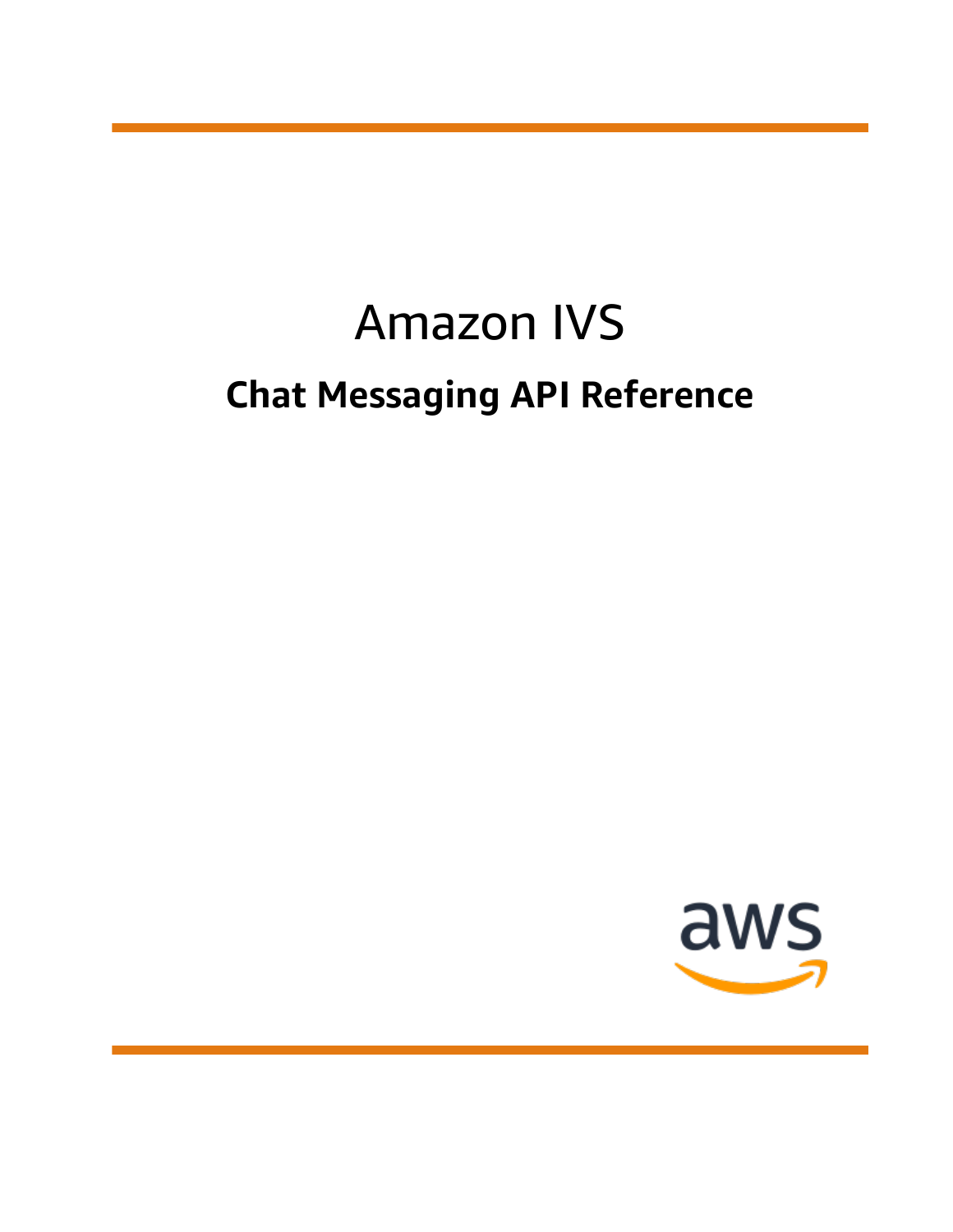#### **Amazon IVS: Chat Messaging API Reference**

Copyright © Amazon Web Services, Inc. and/or its affiliates. All rights reserved.

Amazon's trademarks and trade dress may not be used in connection with any product or service that is not Amazon's, in any manner that is likely to cause confusion among customers, or in any manner that disparages or discredits Amazon. All other trademarks not owned by Amazon are the property of their respective owners, who may or may not be affiliated with, connected to, or sponsored by Amazon.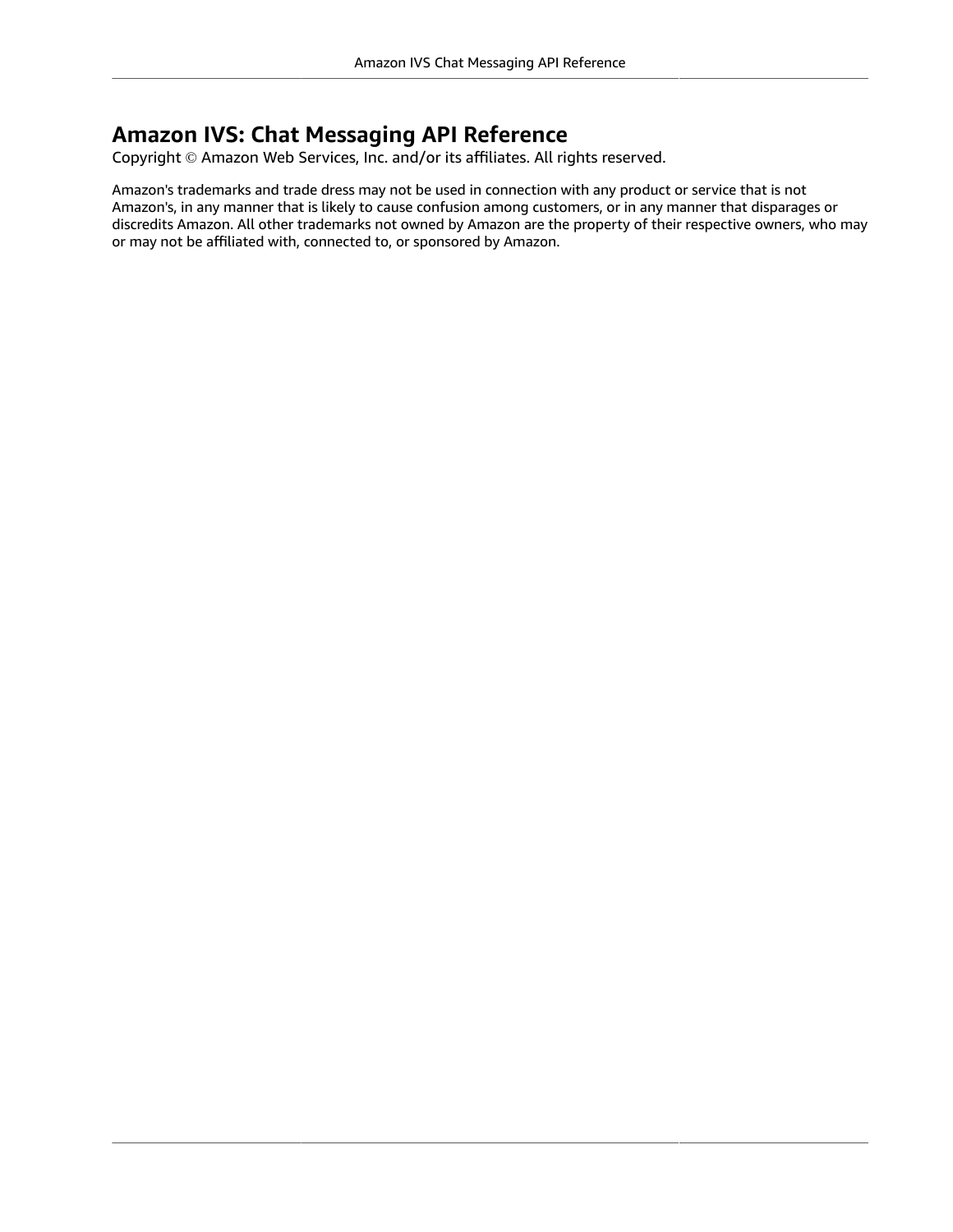### **Table of Contents**

| Welcome |  |
|---------|--|
|         |  |
|         |  |
|         |  |
|         |  |
|         |  |
|         |  |
|         |  |
|         |  |
|         |  |
|         |  |
|         |  |
|         |  |
|         |  |
|         |  |
|         |  |
|         |  |
|         |  |
|         |  |
|         |  |
|         |  |
|         |  |
|         |  |
|         |  |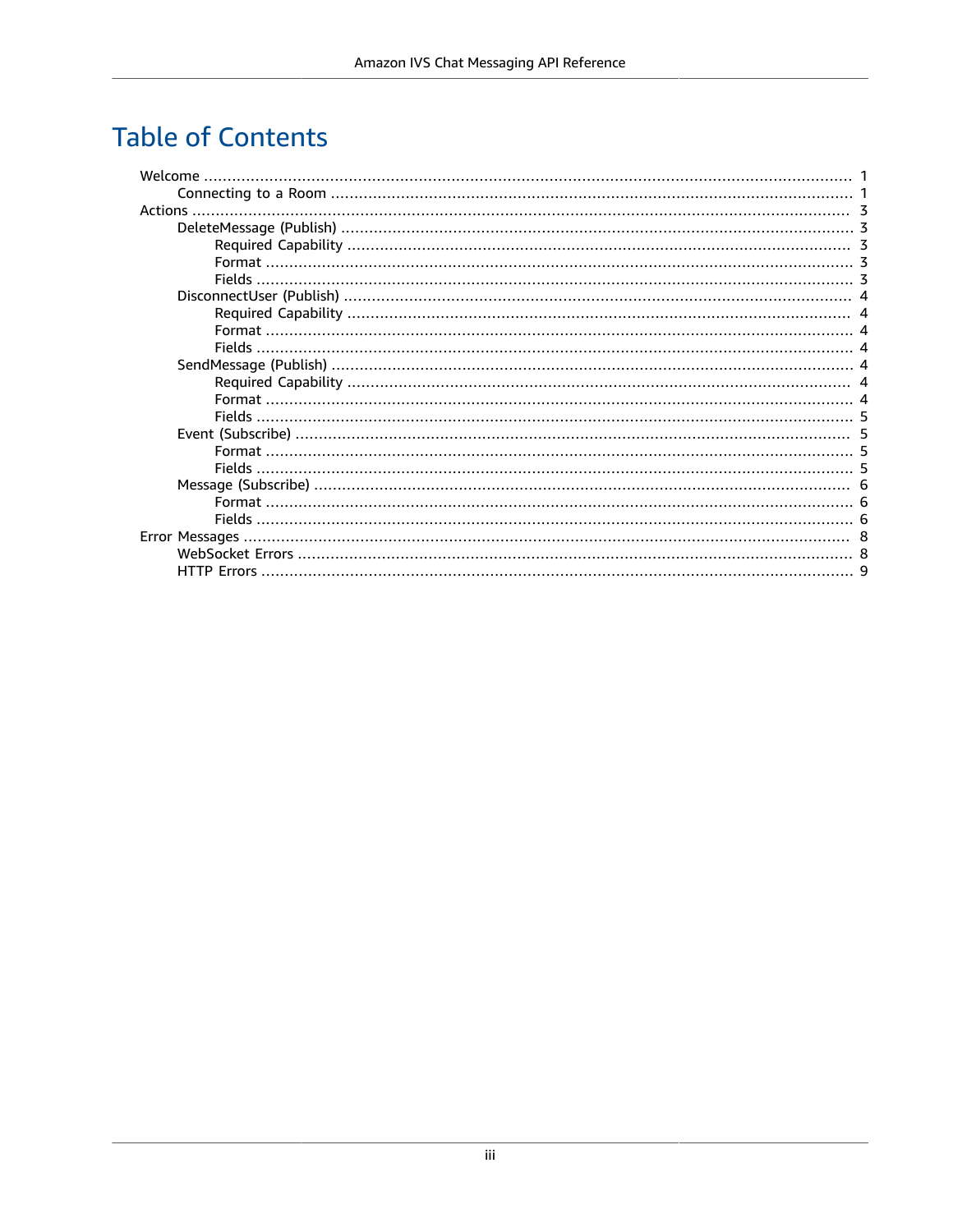# <span id="page-3-0"></span>Welcome

The messaging API for Amazon IVS Chat is designed to be used by your client applications (e.g., web-browser and Android/iOS apps) to interact with chat rooms alongside your live video. This is a WebSockets API using a token-based authentication scheme. WebSockets are widely supported by browsers and mobile client libraries to facilitate fully bidirectional communication between client and server.

Clients connect to a room over WebSockets (WSS) using secure access tokens created by your application with the CreateChatToken endpoint. Clients initiate a handshake to a WebSocket endpoint in the same region as the room they want to connect to. Clients make messaging requests by publishing JSON payloads over the WebSocket connection. Messaging requests are asynchronous. Success should be assumed if an error is not returned.

The API is an AWS regional service. For a list of supported regions, see the Amazon IVS Chat information on the [Amazon](https://docs.aws.amazon.com/general/latest/gr/ivs.html) IVS page in the *AWS General Reference*.

There are two sets of messaging operations:

- **Publish operations** are JSON payloads that clients can send to the Amazon IVS Chat service:
	- [DeleteMessage \(p. 3\)](#page-5-1) Instructs other clients to delete a message.
	- [DisconnectUser \(p. 4\)](#page-6-0) Disconnects another viewer from the Chat room. Use this in conjunction with the CreateChatToken flow to implement time-based or permanent user bans. For example, to permanently ban a user (viewer), precede this operation with a call to your application service, to prevent the application service from creating another token to the same room. To lift the ban (timeor logic-based), simply resume calling CreateChatToken.
	- SendMessage  $(p, 4)$  Sends a message to participants of the room.
- **Subscribe operations** are JSON payloads that clients will receive from the Amazon IVS Chat service. Error [messages \(p. 8\)](#page-10-0) are pushed to clients if an action fails.
	- [Event \(p. 5\)](#page-7-1) Events are messages generated by client actions or operations; e.g., join or leave notifications. Events may be generated by Amazon IVS Chat or your application. Applications should use the SendEvent HTTP endpoint to push event messages to the room.
	- [Message \(p. 6\)](#page-8-0) Messages from other clients that are sent to the room.

All the above are *messaging* operations. There is a separate API (all HTTP) for managing Chat resources; see the Amazon IVS Chat API [Reference](https://docs.aws.amazon.com/ivs/latest/ChatAPIReference/Welcome.html).

#### <span id="page-3-1"></span>Connecting to a Room

- 1. When a viewer wants to connect to a room, the browser or client application requests a chat token from your application.
- 2. Your application determines whether the viewer should be authorized to chat. If yes, your application calls CreateChatToken to create an encrypted token. The token specifies the room to connect to, attributes for the user, and capabilities the connection will have in the room.
- 3. The token is returned to the client application. The token must be used to connect to a room within a brief period, and the token can only be used once.
- 4. The client application connects to the WebSocket endpoint, passing the token as an HTTP header. Tokens must be presented during the WebSocket handshake via the sec-websocket-protocol header.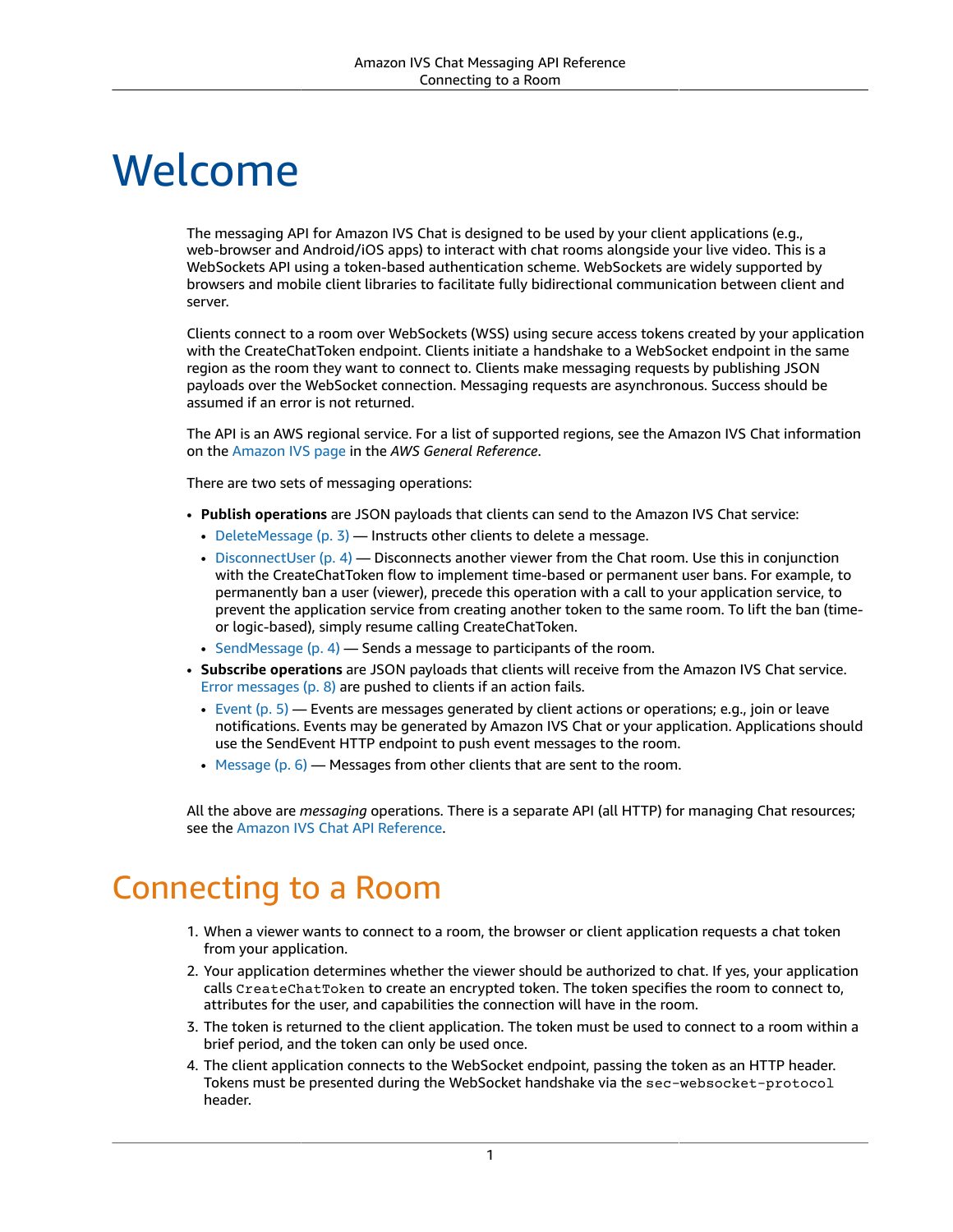- 5. During the WebSocket handshake, the token is securely decrypted and validated by Amazon IVS Chat.
- 6. If the handshake is successful, Amazon IVS Chat associates the specified user attributes and capabilities with the WebSocket connection.
- 7. The client application can begin making messaging requests and will receive subscribe operations from the room.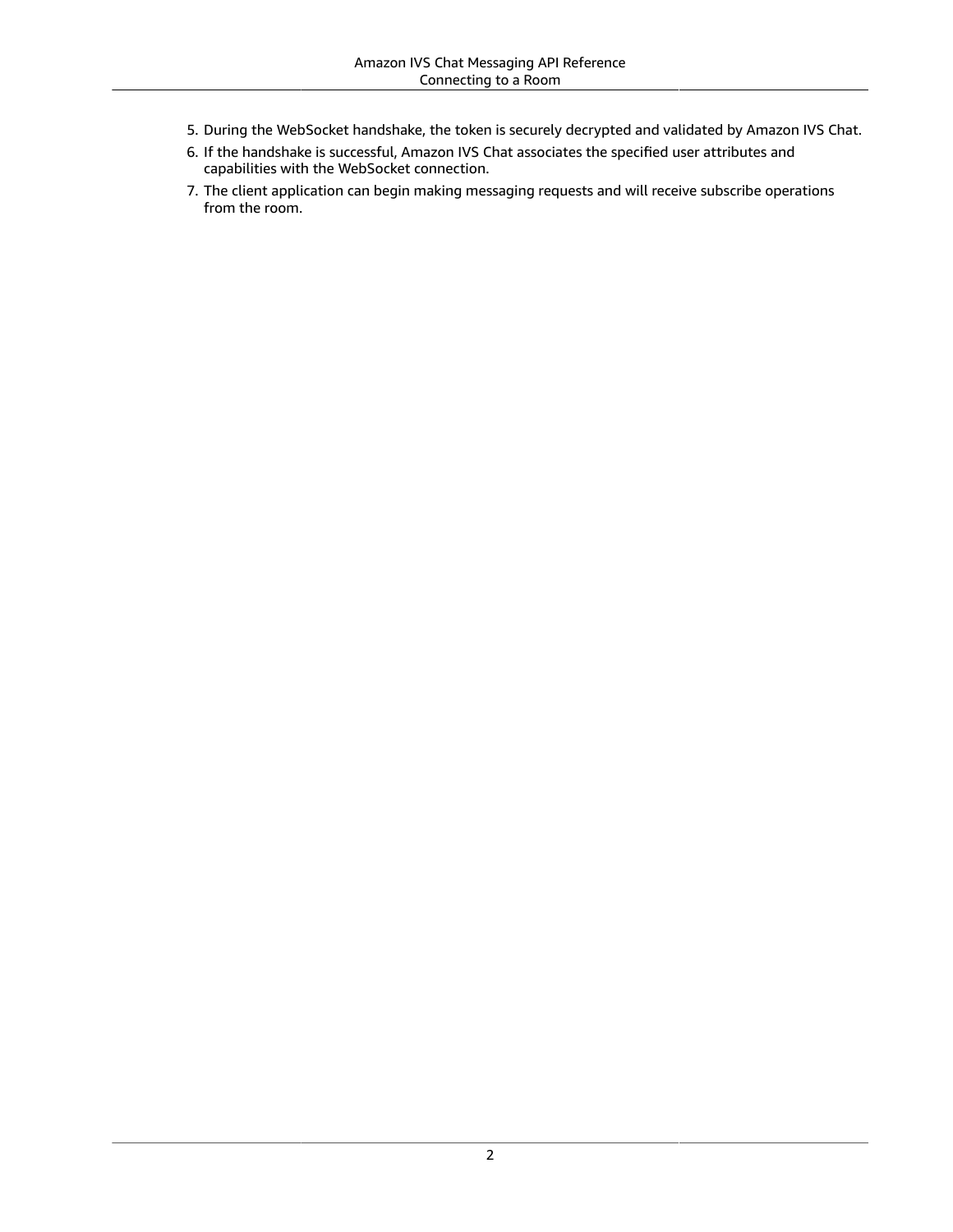# <span id="page-5-0"></span>Actions

The following actions are supported:

- the section called ["DeleteMessage](#page-5-1) (Publish)" [\(p. 3\)](#page-5-1) Instructs other clients to delete a message.
- the section called ["DisconnectUser](#page-6-0) (Publish)" (p.  $4$ ) Disconnects another viewer from the Chat room. Use this in conjunction with the CreateChatToken flow to implement time-based or permanent user bans. For example, to permanently ban a user (viewer), precede this operation with a call to your application service, to prevent the application service from creating another token to the same room. To lift the ban (time- or logic-based), simply resume calling CreateChatToken.
- the section called ["SendMessage](#page-6-4) (Publish)" (p.  $4$ ) Sends a message to participants of the room.
- the section called "Event [\(Subscribe\)" \(p. 5\)](#page-7-1) Events are messages generated by client actions or operations; e.g., join or leave notifications. Events may be generated by Amazon IVS Chat or your application. Use SendEvent (see the Amazon IVS Chat API [Reference](https://docs.aws.amazon.com/ivs/latest/ChatAPIReference/Welcome.html)) to push event messages to the room.
- the section called "Message [\(Subscribe\)" \(p. 6\)](#page-8-0) Messages from other clients that are sent to the room.

# <span id="page-5-2"></span><span id="page-5-1"></span>DeleteMessage (Publish)

Instructs other clients to delete a message.

#### Required Capability

DELETE\_MESSAGE

#### <span id="page-5-3"></span>Format

```
{
   "Action": "DELETE_MESSAGE",
   "Id": "string",
   "Reason": "string",
   "RequestId": "string"
}
```
## <span id="page-5-4"></span>**Fields**

| <b>Field</b> | Required | <b>Description</b>                                                                                                                                  |
|--------------|----------|-----------------------------------------------------------------------------------------------------------------------------------------------------|
| Action       | Yes      | DELETE MESSAGE                                                                                                                                      |
| Id           | Yes      | ID of the message to be deleted. This is the Id field in<br>the received message (see the section called "Message<br>$(Subscripte)''$ (p. 6).       |
| Reason       | No       | Reason for deleting the message.                                                                                                                    |
| RequestId    | No       | An optional identifier specified by your application<br>for tracking purposes. If specified, this appears in<br>corresponding subscribe operations. |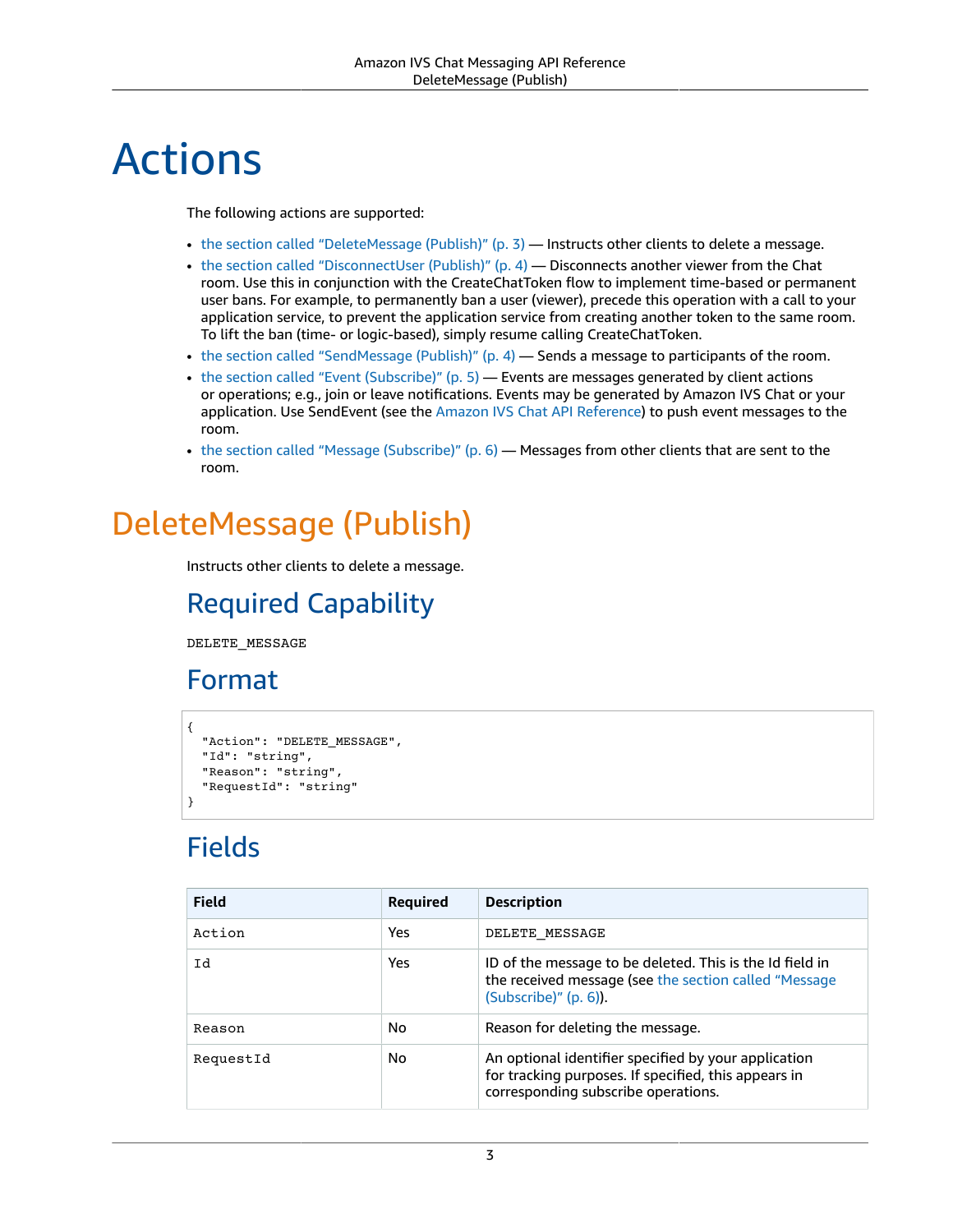# <span id="page-6-0"></span>DisconnectUser (Publish)

Disconnects another viewer from the Chat room. Use this in conjunction with the CreateChatToken flow to implement time-based or permanent user bans. For example, to permanently ban a user (viewer), precede this operation with a call to your application service, to prevent the application service from creating another token to the same room. To lift the ban (time- or logic-based), simply resume calling CreateChatToken.

### <span id="page-6-1"></span>Required Capability

<span id="page-6-2"></span>DISCONNECT\_USER

#### Format

```
{
  "Action": "DISCONNECT USER",
   "RequestId": "string",
   "Reason": "string",
   "UserId": "string"
}
```
### <span id="page-6-3"></span>Fields

| <b>Field</b> | <b>Required</b> | <b>Description</b>                                                                                                                                    |
|--------------|-----------------|-------------------------------------------------------------------------------------------------------------------------------------------------------|
| Action       | Yes             | DISCONNECT USER                                                                                                                                       |
| RequestId    | No              | An identifier optionally specified by your application<br>for tracking purposes. If specified, this appears in<br>corresponding subscribe operations. |
| Reason       | No              | Reason for disconnecting the user.                                                                                                                    |
| UserId       | Yes             | User ID of the user(s) to disconnect from the room. If<br>multiple connections share this ID, all are disconnected.                                   |

# <span id="page-6-5"></span><span id="page-6-4"></span>SendMessage (Publish)

Sends a message to participants of the room.

#### Required Capability

SEND\_MESSAGE

#### <span id="page-6-6"></span>Format

```
{
  "Action": "SEND_MESSAGE",
   "Attributes": {
    "user_id": "string",
     "display_name": "string"
   },
   "Content": "string",
```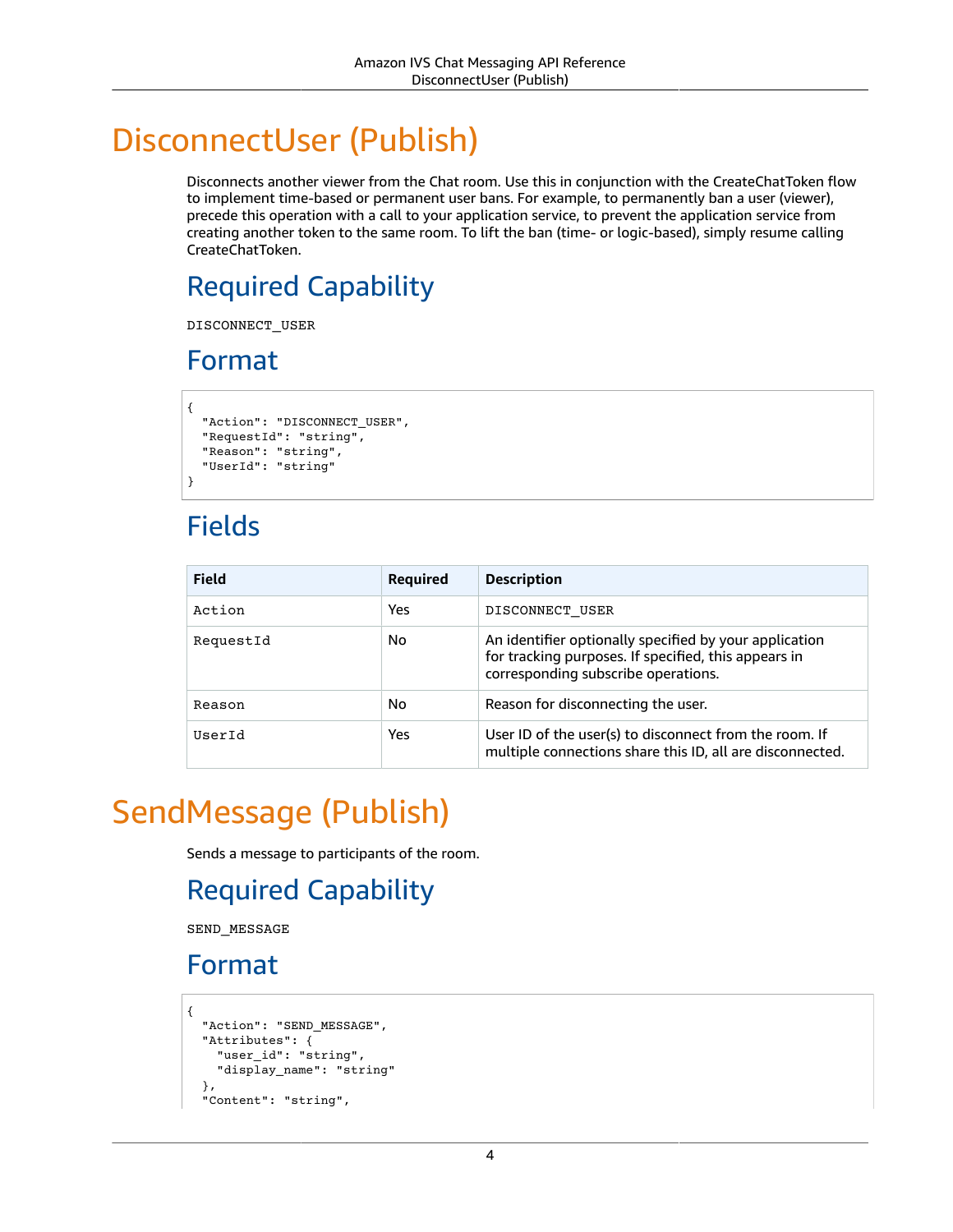```
 "RequestId": "string"
}
```
# <span id="page-7-0"></span>Fields

| <b>Field</b> | <b>Required</b> | <b>Description</b>                                                                                                                                              |
|--------------|-----------------|-----------------------------------------------------------------------------------------------------------------------------------------------------------------|
| Action       | Yes             | SEND MESSAGE                                                                                                                                                    |
| Attributes   | No              | Details of the event; e.g., user_id, display_name, and/<br>or anything you want.                                                                                |
| Content      | <b>Yes</b>      | Message to send. The character length of this<br>field must be shorter than the room's configured<br>maximumMessageLength. Maximum: 500 unicode code<br>points. |
| RequestId    | No              | An identifier optionally specified by your application<br>for tracking purposes. If specified, this appears in<br>corresponding subscribe operations.           |

# <span id="page-7-1"></span>Event (Subscribe)

Events are messages generated by client actions or operations; e.g., join or leave notifications. Events may be generated by Amazon IVS Chat or your application. Use SendEvent (see the [Amazon](https://docs.aws.amazon.com/ivs/latest/ChatAPIReference/Welcome.html) IVS Chat API [Reference](https://docs.aws.amazon.com/ivs/latest/ChatAPIReference/Welcome.html)) to push event messages to the room.

#### <span id="page-7-2"></span>Format

```
{
 "Attributes": { "string": "string" },
 "EventName": "string",
  "Id": "string",
 "RequestId" : "string",
 "SendTime": "string::date-time",
   "Type": "EVENT"
}
```
# <span id="page-7-3"></span>Fields

| <b>Field</b> | <b>Description</b>                                                                                                              |
|--------------|---------------------------------------------------------------------------------------------------------------------------------|
| Attributes   | For application-generated events, this contains details of the event; e.g.,<br>user_id, display_name, and/or anything you want. |
|              | For the system-generated event (aws: DELETE MESSAGE), this contains two<br>fields:                                              |
|              | • Message Id — The ID of the message that was deleted.                                                                          |
|              | • Reason - An explanation of why the message was deleted.                                                                       |
| EventName    | For application-generated events, this is preferably an enum used by client logic;<br>e.g., user_joined.                        |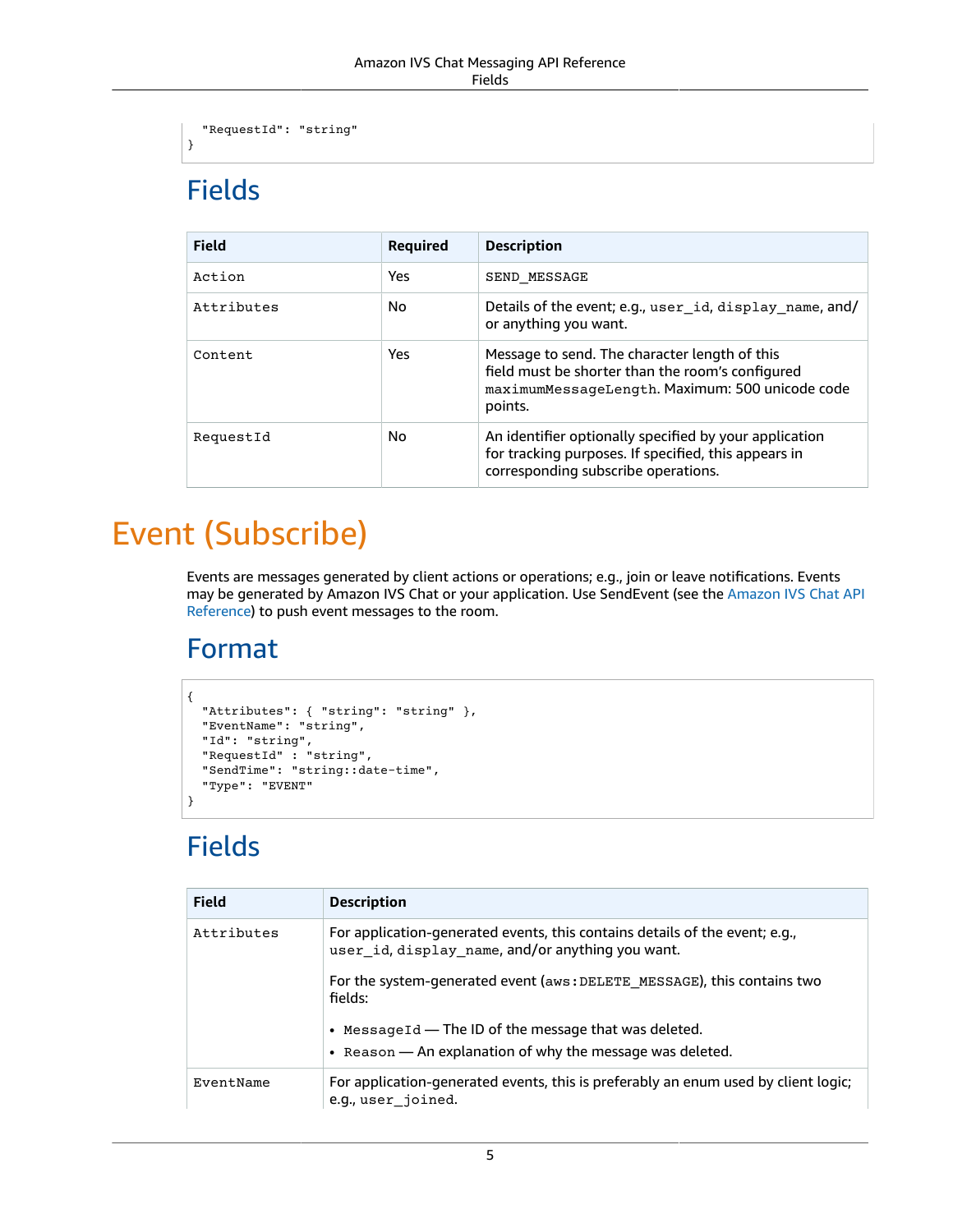| <b>Field</b> | <b>Description</b>                                                                                                |  |  |  |
|--------------|-------------------------------------------------------------------------------------------------------------------|--|--|--|
|              | There is one system-generated event. Its EventName is aws: DELETE MESSAGE.                                        |  |  |  |
| Id           | An identifier generated by Amazon IVS Chat.                                                                       |  |  |  |
| RequestId    | An identifier optionally specified by your application (in the corresponding<br>SendEvent) for tracking purposes. |  |  |  |
| SendTime     | Timestamp of when the message was received by Amazon IVS Chat.                                                    |  |  |  |
| Type         | EVENT                                                                                                             |  |  |  |

# <span id="page-8-1"></span><span id="page-8-0"></span>Message (Subscribe)

Messages from other clients that are sent to the room.

#### Format

```
{
   "Attributes": { "string": "string" },
   "Content": "string",
   "Id": "string",
   "RequestId": "string",
   "Sender": {
     "Attributes": { "string": "string" },
     "UserId": "string"
   },
   "SendTime": "string::date-time",
   "Type": "MESSAGE"
}
```
### <span id="page-8-2"></span>Fields

| <b>Field</b> | <b>Description</b>                                                                                                                                                                                                                                                                                                                                                                                                                                                                                            |
|--------------|---------------------------------------------------------------------------------------------------------------------------------------------------------------------------------------------------------------------------------------------------------------------------------------------------------------------------------------------------------------------------------------------------------------------------------------------------------------------------------------------------------------|
| Attributes   | Attributes included in the message.                                                                                                                                                                                                                                                                                                                                                                                                                                                                           |
| Content      | Message received by another user.                                                                                                                                                                                                                                                                                                                                                                                                                                                                             |
| Id           | An identifier generated by Amazon IVS Chat.                                                                                                                                                                                                                                                                                                                                                                                                                                                                   |
| RequestId    | The message identifier optionally specified by your application (in the<br>corresponding the section called "SendMessage (Publish)" (p. 4) operation)<br>for tracking purposes                                                                                                                                                                                                                                                                                                                                |
| Sender       | Information about the sender. This includes two fields:<br>• Sender. Attributes is metadata about the sender established during<br>authentication. This can be used to give the client more information about the<br>sender; e.g., avatar URL, badges, font, and color.<br>• Sender. User Id is an application-specified identifier of the viewer (end user)<br>who sent this message. This can be used by the client application to refer to the<br>user in either the messaging API or application domains. |
| SendTime     | Timestamp of when the message was received by Amazon IVS Chat.                                                                                                                                                                                                                                                                                                                                                                                                                                                |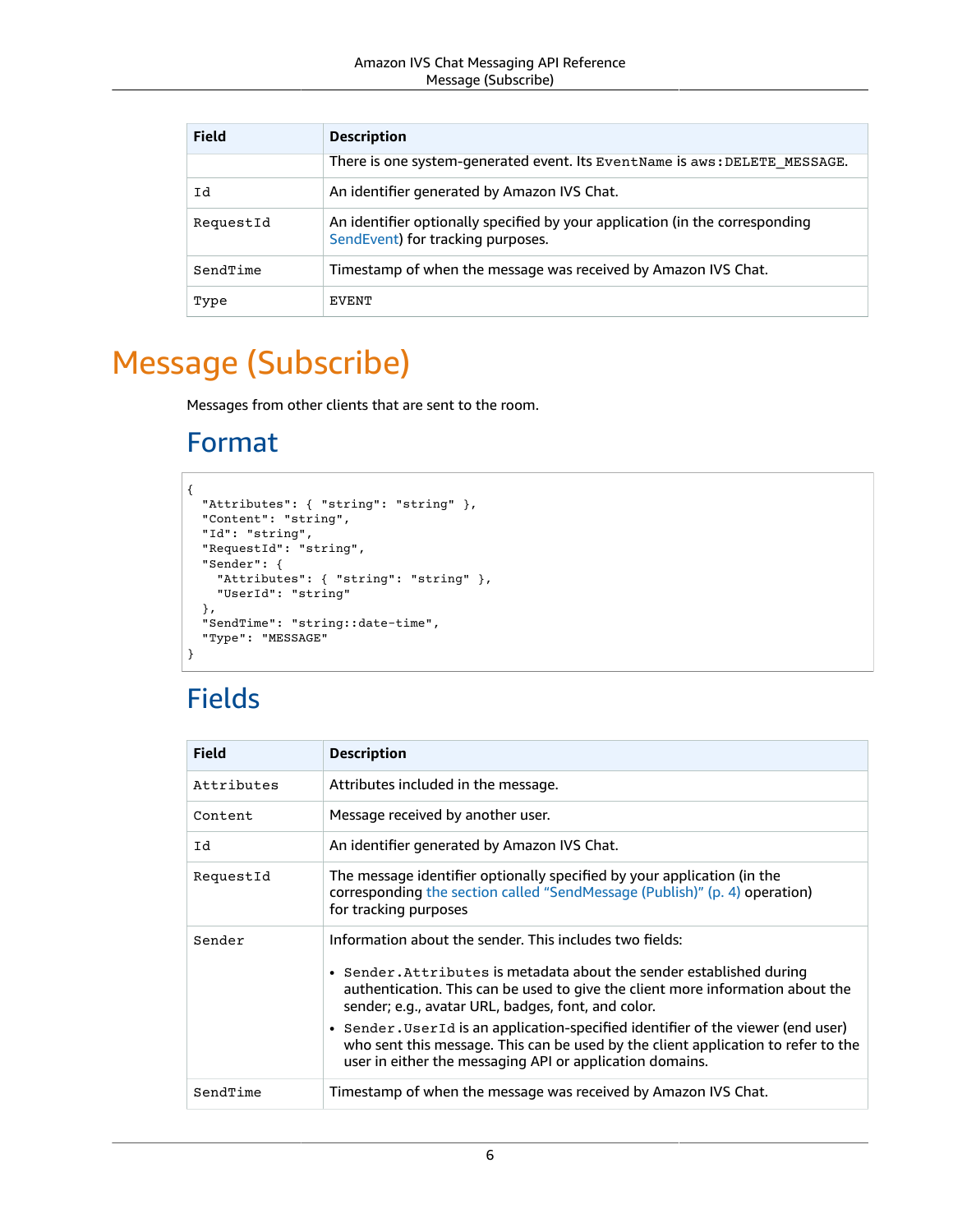#### Amazon IVS Chat Messaging API Reference Fields

| <b>Field</b> | <b>Description</b> |
|--------------|--------------------|
| Type         | MESSAGE            |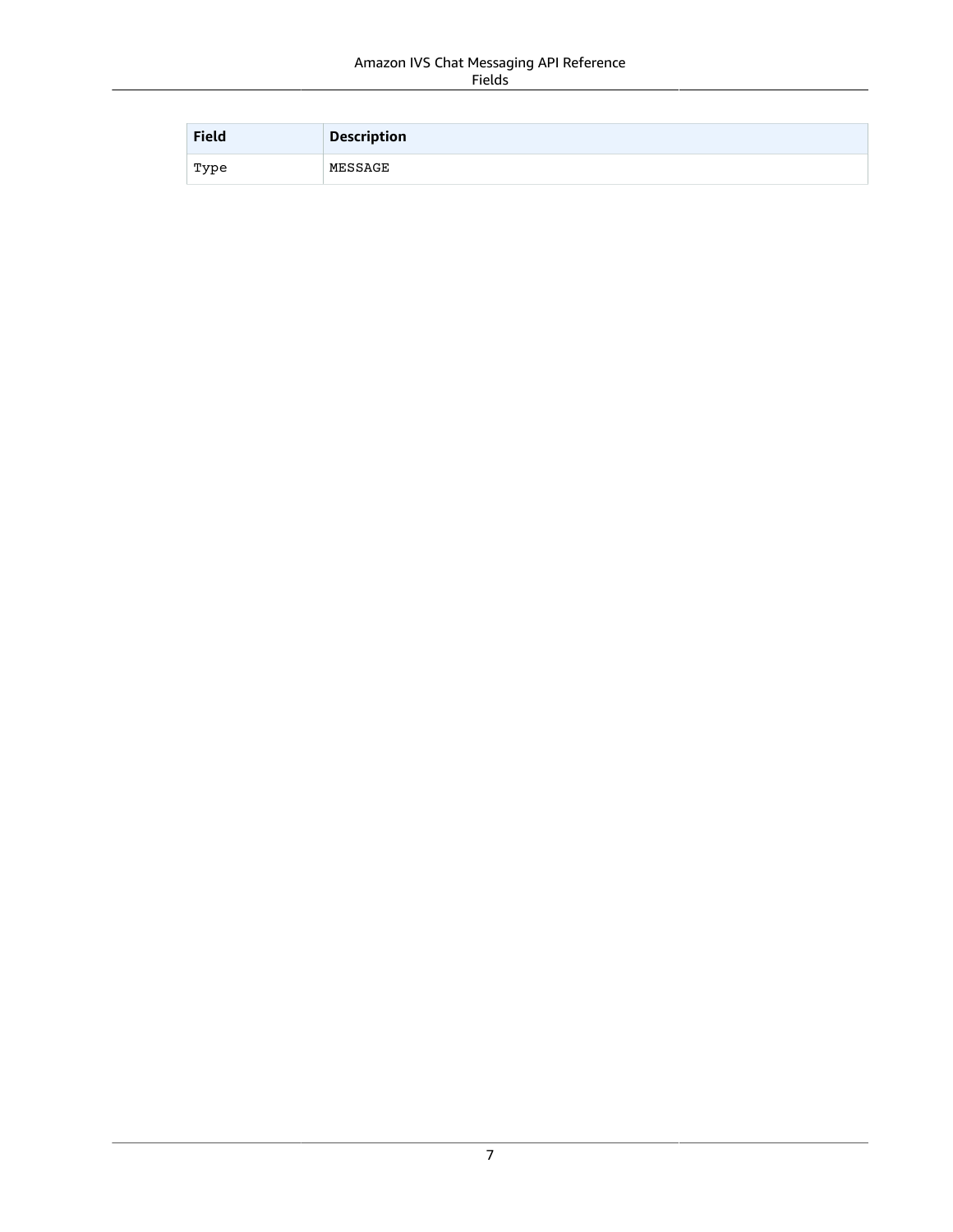# <span id="page-10-0"></span>Error Messages

# <span id="page-10-1"></span>WebSocket Errors

Error messages are pushed to clients if an operation fails. Due to the asynchronous nature of the Chat messaging API, WebSocket error messages include an identifier that the client can use to map back to the responsible operation.

Here is a sample WebSocket operation error message:

```
{
  "ErrorCode": 400,
  "ErrorMessage": "Messages must be less than 240 chars",
  "Id": "IG5mcmlvdGlv",
  "RequestId": "497f6eca-6276-4993-bfeb-53cbbbba6f08",
  "Type": "ERROR"
}
```

| <b>Field</b> | <b>Format</b> | <b>Description</b>                                                                                                                                                                                                                 |
|--------------|---------------|------------------------------------------------------------------------------------------------------------------------------------------------------------------------------------------------------------------------------------|
| ErrorCode    | int           | Error code (see below).                                                                                                                                                                                                            |
| ErrorMessage | string        | Descriptive error message.                                                                                                                                                                                                         |
| Id           | string        | Identifier of the operation that caused this error. If the<br>original operation had an identifier generated by Amazon<br>IVS Chat, it is used here; otherwise, the Chat service<br>generates an identifier for tracking purposes. |
| RequestId    | string        | An identifier optionally specified by your application for<br>tracking purposes.                                                                                                                                                   |
| Type         | string        | <b>ERROR</b>                                                                                                                                                                                                                       |

Error codes map to HTTP status codes which describe errors that clients may encounter when interacting with the Chat messaging WebSocket operations:

| <b>Error</b>       | <b>HTTP Status</b><br>Code | <b>Description</b>                                       |
|--------------------|----------------------------|----------------------------------------------------------|
| <b>Bad Request</b> | 400                        | The request is malformed or invalid.                     |
| Unauthorized       | 401                        | The connection has expired.                              |
| Forbidden          | 403                        | The connection's capabilities do not permit this action. |
| Not Found          | 404                        | The room cannot be found (does not exist).               |
| Not Acceptable     | 406                        | The request was rejected during message review.          |
| Payload Too Large  | 413                        | The request contains fields that are too large.          |